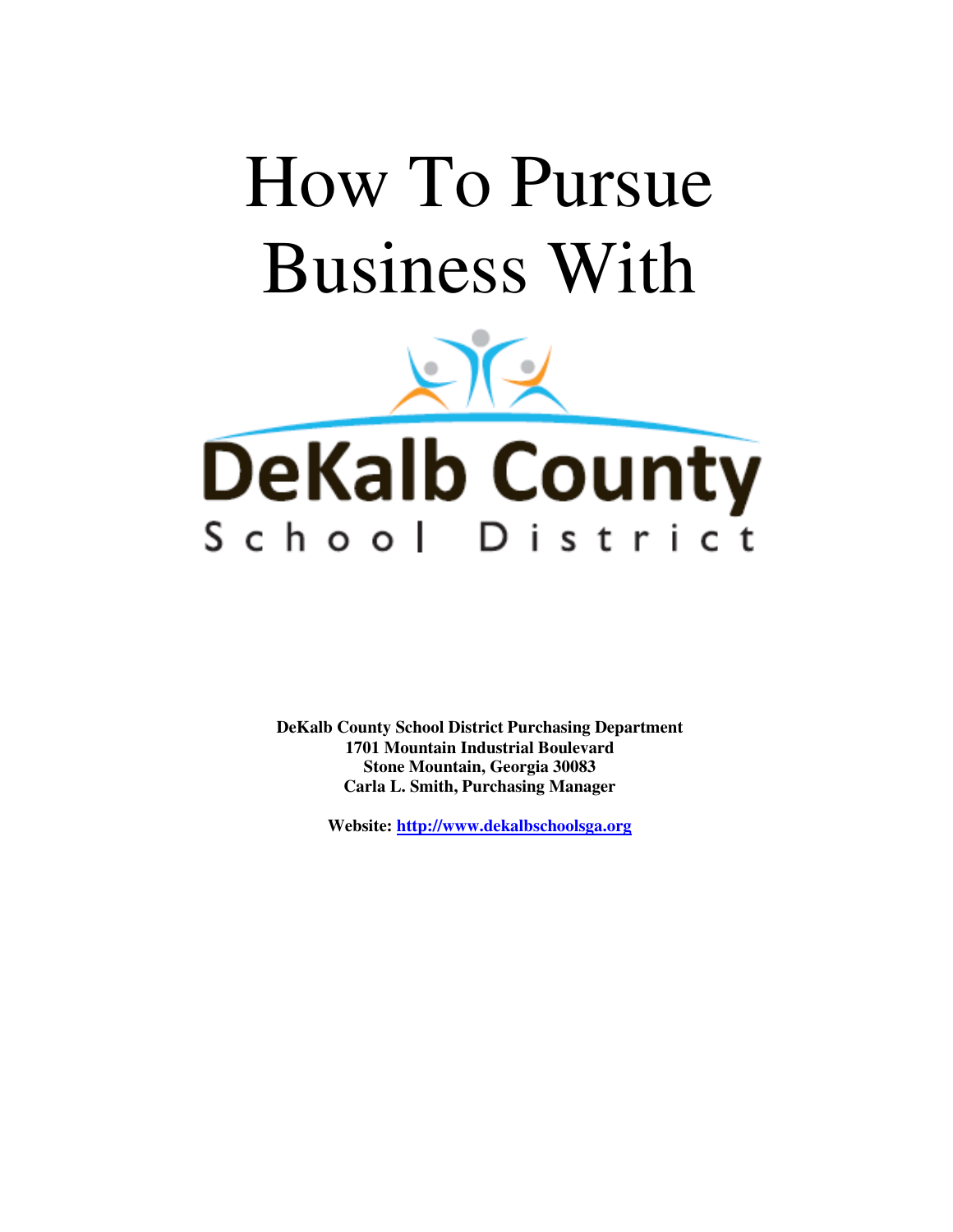# **TABLE OF CONTENTS**

This booklet is intended to assist vendors pursuing business with DeKalb County School District.

| Page |
|------|
|      |
|      |
|      |
|      |
|      |
|      |
|      |
|      |
|      |
|      |
|      |
|      |
|      |
|      |
|      |
|      |
|      |
|      |
|      |
|      |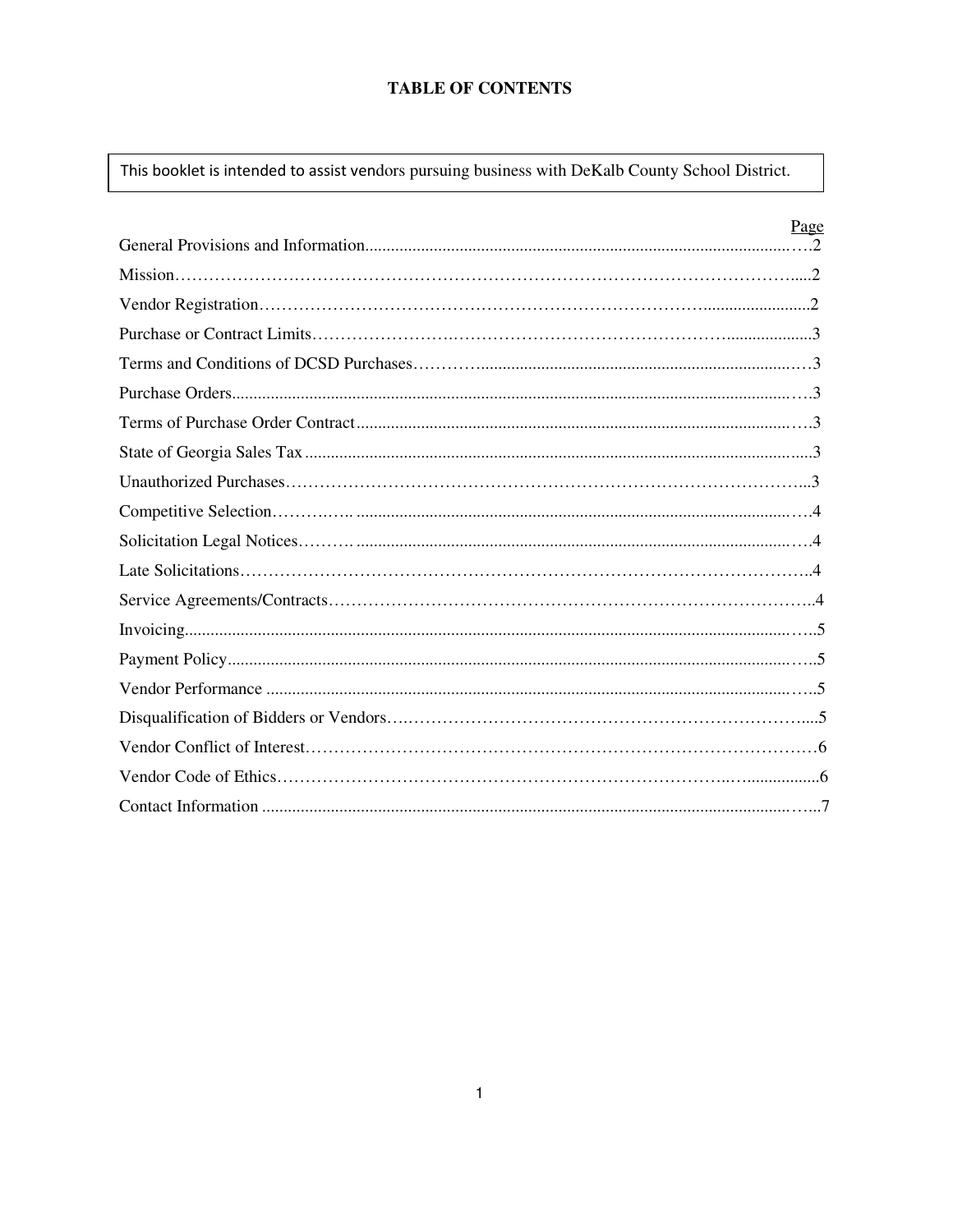# **DEKALB COUNTY SCHOOL DISTRICT**

## **GENERAL PROVISIONS AND INFORMATION**

The DeKalb County Board of Education is committed to the establishment of policies for sound fiscal management of the DeKalb County School District ("DCSD") in the area of procurement. Authority to commit or spend District funds for the purchase of goods and services is vested in the Board of Education and is to be administered and managed by the Superintendent and staff in accordance with Board policy and the Board-approved budget.

District funds will not be committed or spent without an approved budget item and available funds in the appropriate account. Purchases must be supported by advance written authorization on all required levels via purchase order or visa credit card. *Vendors are cautioned not to accept and process requests without a valid DCSD purchase order or visa credit card authorization***.** 

The Purchasing Department in the Division of Finance is responsible for the day-to-day management of procurement for non-capital projects and shall produces and issues purchase orders for both capital and non-capital projects. The Design and Construction Department is responsible for the day-to-day management of procurement for capital projects.

#### **MISSION**

The mission of the Purchasing Department is to establish policies (and procedures) for sound fiscal management of the District in the area of procurement.

#### **VENDOR REGISTRATION**

All potential vendors must register online at: https://www.dekalbschoolsga.org/purchasing/ DCSD's Vendor Self-Service System (VSS) will allow vendors, to update vital business information in our vendor database. This new process will ensure the accuracy of your company's information. The registration information will also be used for notification purposes, if and when a formal solicitation is issued in applicable commodity areas.

Vendor registration does not confer a "preferred" status, a "pre-approved" status, or a "pre-qualified" status for new vendors. It simply means that you have registered as a vendor with the DCSD. After the vendor self-service registration application has been reviewed, the vendor will be notified via email to confirm the vendor status with DCSD.

The Illegal Immigration Reform and Enforcement Act of 2011 (House Bill 87) requires DCSD to have contractors, subcontractors and sub-subcontractors who provide "physical performance of services" to complete the required immigration and certification documents on the DCSD purchasing website.

No vendor application will be processed until DCSD has a **completed W-9** form on file and if required Georgia Security and Immigration Compliance Act forms.

DCSD procures goods and services from vendors. A vendor may review posted solicitations, award notices and view vendor solicitation comments on the District website: https://www.demandstar.com; https://dekalbschoolsga.ionwave.net; https://ssl.doas.state.ga.us/PRSapp/; and on the Georgia Procurement Registry at https://ssl.doas.state.ga.us/PRSapp/;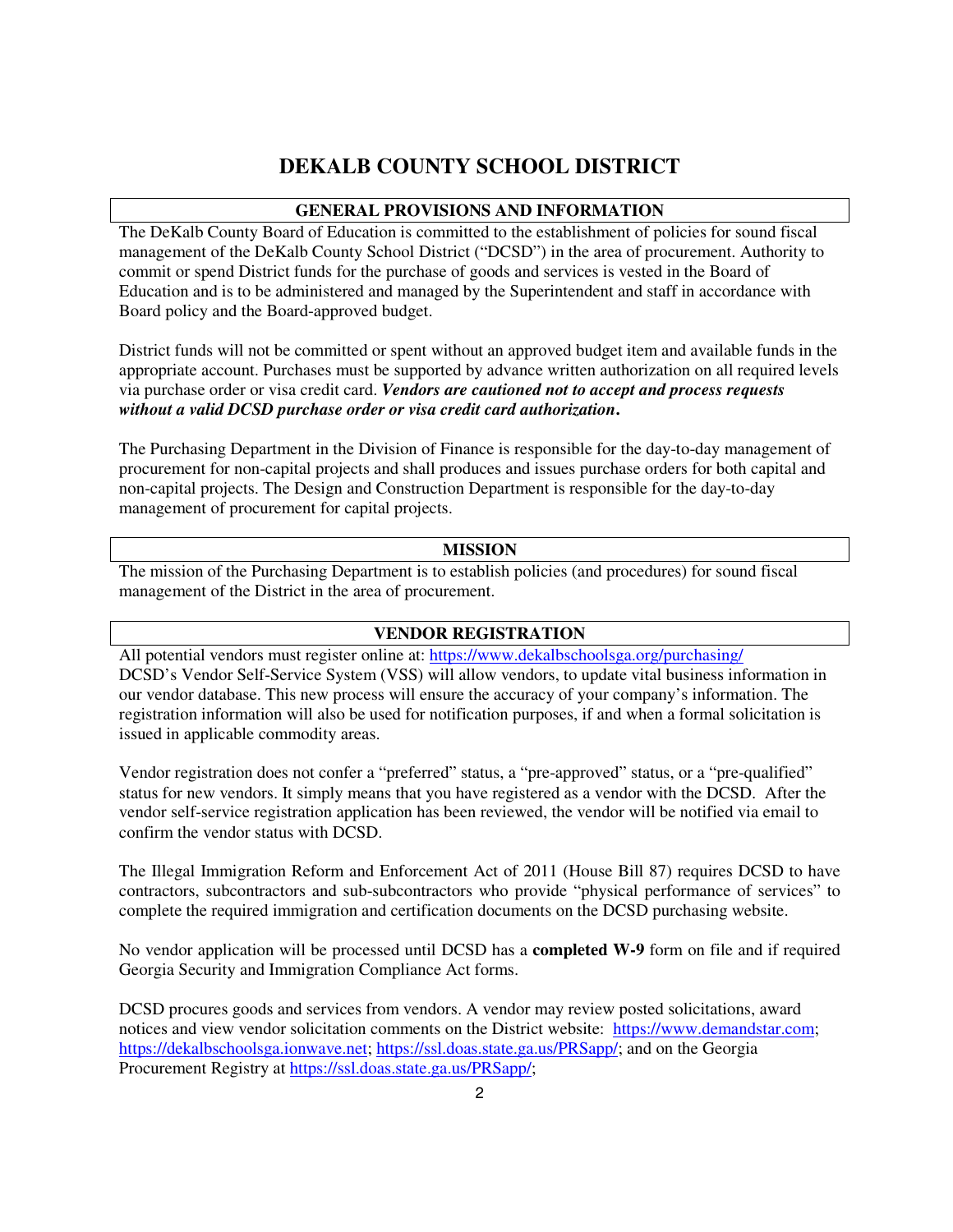# **PURCHASE OR CONTRACT LIMITS**

- 1. Purchases estimated cost of \$5,000.00 or less are made at the discretion of the District.
- 2. Purchases estimated cost of \$5,000.01 to \$99,999.99 are made with two written quotations
- 3. Purchases cost of \$100,000.00 or more is awarded through a written, competitive, sealed solicitation, except for exceptions per DCSD Board Policy- DJE.

# **TERMS AND CONDITIONS OF DCSD PURCHASES**

- 1. The provision of vital goods and services by vendors is necessary to support DCSD educational goals and operations.
- 2. A "vendor" or "seller" is defined as the person, firm or corporation to whom a DCSD purchase order is issued.
- 3. A purchase order is defined as an "order" with all its attachments, and exhibits, the solicitation, all addenda and vendor's bid, proposal or quote.
- 4. As used in a purchase order, "materials" means any materials, machinery, equipment, fixture, article, item or work provided by the vendor for the order.
- 5. Vendors must provide goods and services in strict compliance with the purchase order.
- 6. A purchase order may not be transferred or assigned to any other vendor without the advance, expressed, written permission of DCSD.
- 7. The terms and conditions of DCSD purchase orders shall be construed and interpreted under the laws of the State of Georgia.

#### **PURCHASE ORDERS**

No office or department in DCSD can authorize items or services to be delivered or performed prior to the vendor's receipt of a purchase order.

# **TERMS OF PURCHASE ORDER CONTRACT**

- 1. A DeKalb County School District issued purchase order or solicitation, along with the contractor's/vendor's bid or proposal constitutes a contract between DeKalb County School District and the contractor/vendor.
- 2. The contract/vendor is required to deliver the commodities, quantities, and/or services in strict accordance with the purchase order. Back orders or substitutions of commodities and over shipment of quantities ordered are strictly prohibited.
- 3. If, for any reason, the vendor is unable to comply or supply in strict compliance with the order, the Purchasing Department must be notified immediately at telephone number is 678-676-0110.
- 4. The payment term of the purchase agreement is Net 30 Days from receipt of undisputed invoice after invoice has been received in the DCSD Finance Department.

# **STATE OF GEORGIA SALES TAX**

DCSD is exempt from State of Georgia sales Tax. An electronic, signed version of the Department of Revenue Sales and Use Tax Certificate of Exemption can be found on the DCSD website at https://www.dekalbschoolsga.org/purchasing/ under Forms. DCSD's exemption from State of Georgia Sales Tax is for official business only and may not be used by any individual or any Parent-Teacher Association (PTA).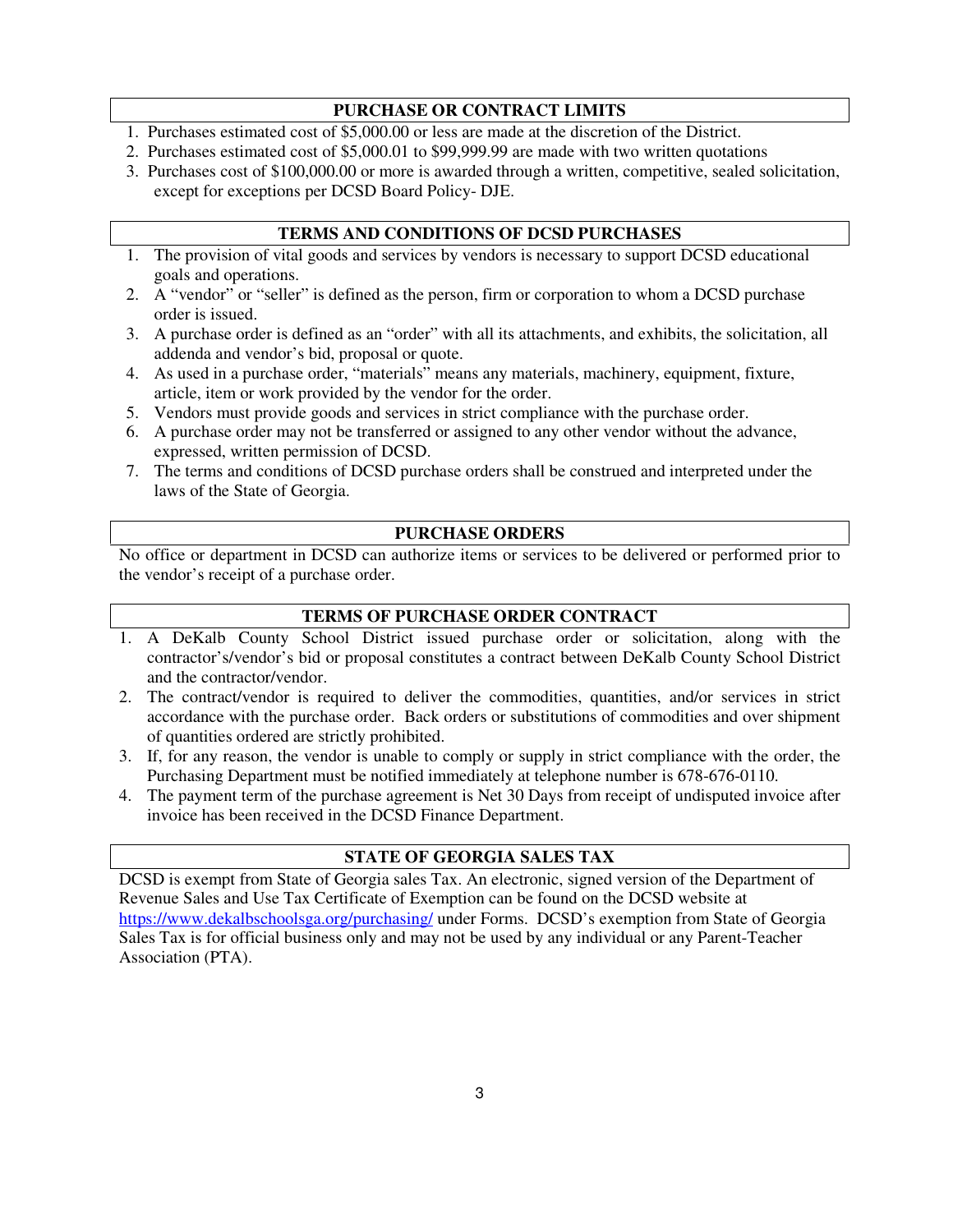#### **UNAUTHORIZED PURCHASES**

All purchases must be made by a valid DCSD purchase order. DCSD employees are prohibited from purchasing equipment, material, supplies, services, rentals or leases in any form. Any unauthorized purchase will be null and void.

#### **COMPETITIVE SELECTION**

DCSD Board Policy DJE, Section III, includes the following information regarding competitive selection: "Competition among those seeking to do business with the District helps ensure that the District receives the best price for the goods and services it needs. The Superintendent shall adopt regulations consistent with this policy, further detailing the competitive selection of vendors. The Board reserves the right to reject any or all bids or proposals submitted in response to any solicitation and to cancel and\or re-solicit any solicitation. The Board also reserves the right to waive technicalities and informalities for all bids or proposals submitted in response to any solicitation."

#### **SOLICITATION LEGAL NOTICES**

Solicitations valued at \$100,000.00 or more requires legal notices to be published in the District's legal organ *The Champion.* A brief description of the item(s)/service(s) intended to be purchased is advertised. Specifications are advertised on the DCSD website and available for download at https://www.dekalbschoolsga.org/purchasing/.

#### **LATE SOLICITATIONS**

Solicitations received after the published deadline date, time and location shall be considered nonresponsive and rejected. Solicitations delivered to any school or location other than the DCSD designated location shall be considered non-responsive and rejected.

#### **SERVICE AGREEMENTS/CONTRACTS**

Vendors and Service Providers must enter into a written contractual agreement with DCSD to perform any services pursuant to Board Policy DJE. All contracts must be legally enforceable, conform with the laws of State of Georgia and not expose DCSD to unreasonable legal exposure.

In accordance with DCSD Board Policy DJEG, the DCSD Superintendent grants limited authority to the School Principal to make purchases of or to contract to purchase materials, supplies, equipment, and services (including the leasing of equipment) necessary for educational programs at the Principal's school. Subject to prior approval by the Office of Legal Affairs, school contracts of \$5,000.00 or less may be signed by the School Principal.

Independent Contractor Agreements (ICA) may be provided to vendors and service providers who are unable to provide a written contractual agreement. Pursuant to the limits stated in the ICA, vendors and service providers must maintain insurance coverages for worker's compensation, employer's liability, comprehensive general liability and comprehensive automobile liability during the term of the agreement.

#### **INVOICING**

Generally, all invoices should be sent directly to the Finance Division – Accounts Payable Department. The name of the department where delivery of goods and/or services is to be made; purchase order number and invoice number should be included on the invoice. DCSD does not accept back orders. Indication of items that will not be delivered must be clearly stated.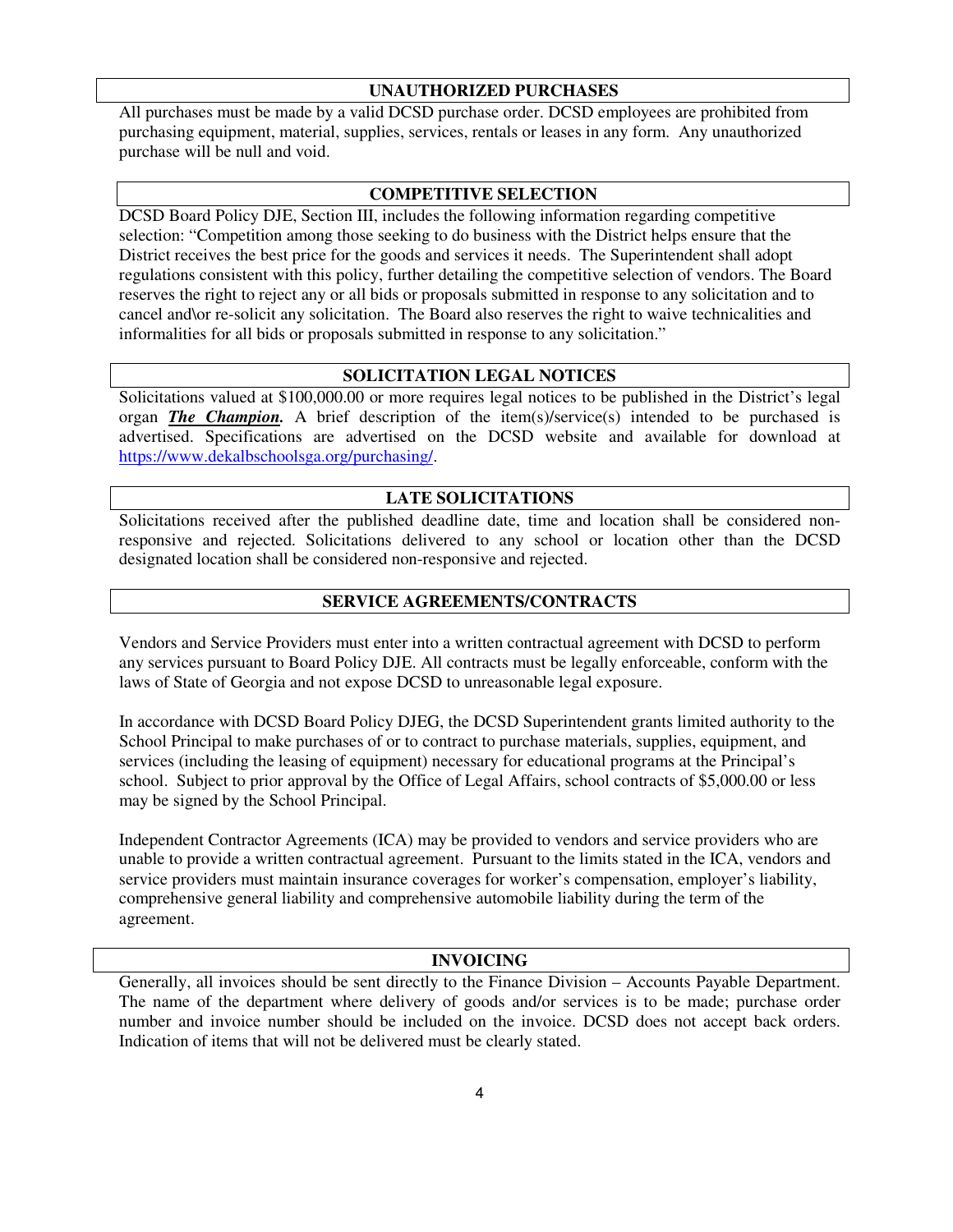# **PAYMENT POLICY**

DeKalb County School District has established the following payment policy:

- 1. Vendors will not be prepaid for goods and services.
- 2. Checks must be made to the vendor of record and not to a factoring company or collection agency.
- 3. All Accounts Payable checks issued by DCSD must be mailed and are payable net 30 days from receipt of accurate and complete invoice and upon electronic acceptance issued by the internal DCSD receiving department or school.
- 4. Payments will be made on undisputed invoices. Discrepancies are verified by the DCSD receiving department or school.

## **VENDOR PERFORMANCE**

The Purchasing Department establishes vendor performance and information files for all vendors doing business with the District.

Two (2) areas are of particular importance:

- 1. *Delivery Dates*: Failure to meet a specified delivery date reflects on performance and could be a factor in subsequent award determinations. It is the vendor's responsibility to notify the appropriate purchasing agent or District department when a delay in the delivery schedule is anticipated or occurs. At that time, the vendor should indicate the new anticipated delivery date and the reason for delay. Failure to deliver within contractual delivery schedules may result in the vendor being declared in default and cancellation of the purchase order.
- 2. *Quality of Service*: Unsatisfactory product quality or service performance also reflects on a vendor and could be a factor in subsequent award determinations as well as removal from the active vendor list. Such performance can increase the District's operating costs and must be considered when complying with the policy of awarding to the "lowest responsible bidder".

# **DISQUALIFICATION OF BIDDERS OR VENDORS**

A bidder or vendor may be disqualified from the award of a specific contract or from bidding on future contracts with the District if it is determined that the bidder or vendor, including the owners, officers, principals, or other individuals having a controlling interest in the business entity, has committed one or more of the following:

- 1. Has been convicted at any time under any state or federal status of embezzlement, theft, forgery, bribery, falsification or destruction of records, receiving stolen property, antitrust or any other offenses indicating a lack of business integrity or business honesty which currently and directly affects its responsibility as a vendor with the District.
- 2. Has been debarred from bidding on or making proposals to any federal, state, or local governmental entity or agency.
- 3. Has willfully failed to perform without good cause in accordance with the terms and conditions of one or more contracts, or has a recent record of such conduct, with the District.
- 4. Has willfully violated the protocol or the terms and conditions of a formal solicitation while it is still in process.
- 5. Has recent, documented records of unsatisfactory performance on one or more contracts with the District or some other business entity.
- 6. Has submitted any false certification, bond, license, insurance information, or any other required contract documentation to the District.
- 7. Has failed to cooperate with a District investigation.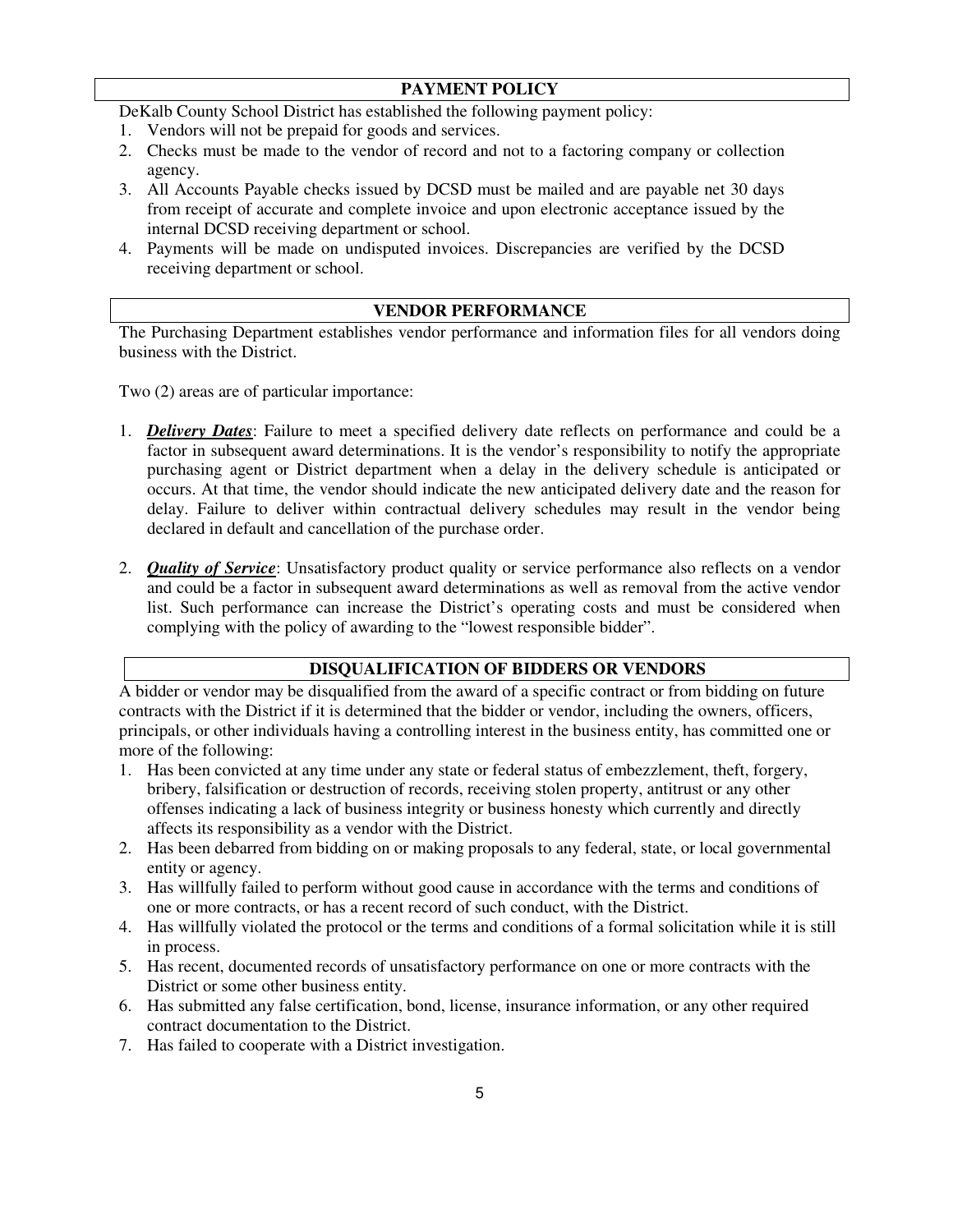8. Has committed any other action of a serious or compelling nature that may adversely impact the operation or reputation of the District.With the exception of a willful violation of protocol or the terms and conditions of a formal solicitation while it is still in process, written rationale and justification from the administrator responsible for the contracting department with approval of the Board's legal counsel shall be required before any bidder or vendor may be disqualified under this policy. Disbarment citations shall be issued in writing.

# **VENDOR CONFLICT OF INTEREST**

Vendors are required to disclose, on an annual basis, whether they are a relative of any DCSD employee, including the Superintendent or current member of the DCSD Board of Education. Vendors approved to do business with DCSD must verify that the business relationship is impartial, at arms-length and free of any conflict of interest, unfair advantage, or personal benefit to any DCSD official.

# **VENDOR CODE OF ETHICS**

DCSD is a strong proponent of ethical conduct throughout the procurement process. DCSD is committed to excellence and integrity in all its endeavors. To this end, this Supplier Code of Ethical Conduct serves to emphasize DCSD's commitment to ethical conduct and compliance with all applicable laws, rules and regulations.

Persons or entities that do business with DCSD are expected to carry out their business with the District with diligence and professionalism and to comply with the highest standards of honesty, integrity and fairness.

Vendors doing business with DCSD shall:

- Understand the dignity and worth of services rendered by your organization and the social responsibilities assumed as a supplier of goods and services to DCSD.
- Avoid attempts to influence DCSD staff with the intent to impair the objectivity or independence of judgment of a purchasing transaction.
- Identify and eliminate participation of any individual in procurement situations where a conflict of interest may be involved.
- Disclose all employees of your organization who are employed by DCSD at the time of a purchasing transaction.
- Understand that DCSD purchasing staff at no time under any circumstances; accept directly or indirectly, gifts, favors, services, gratuities or other items of value from your organization.
- Adhere to all applicable laws, regulations and procedures to ensure the integrity of the DCSD procurement process.
- Perform or render goods and services in accordance with the agreed upon specifications for which a supplier has contracted with DCSD.

Constantly strive for the highest standards of ethical behavior, trust, respect, integrity and fairness.